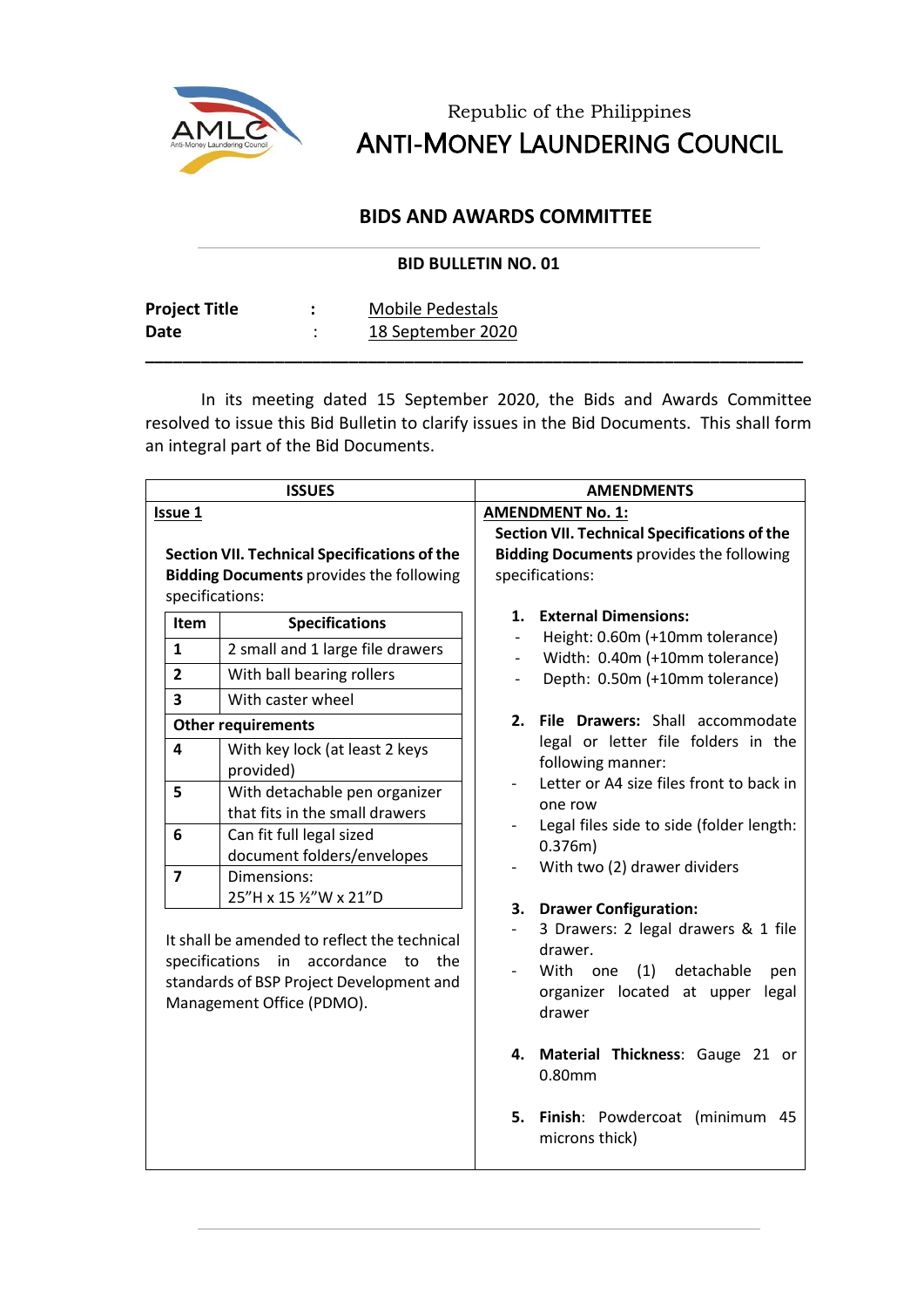Bid Bulletin- Purchase of Two Hundred and Twenty (220) Mobile Pedestals 18 September 2020 Page 2 of 3 **x-----------------------------x**

|                                               | Color<br>Reference:<br>6.<br>Republic                                                                                                                                                                                                                                                                                                                                                                                                                                                                                                                                                                                                                                                                                                               |
|-----------------------------------------------|-----------------------------------------------------------------------------------------------------------------------------------------------------------------------------------------------------------------------------------------------------------------------------------------------------------------------------------------------------------------------------------------------------------------------------------------------------------------------------------------------------------------------------------------------------------------------------------------------------------------------------------------------------------------------------------------------------------------------------------------------------|
|                                               | Powdercoat "Anotec Silver Gray" or                                                                                                                                                                                                                                                                                                                                                                                                                                                                                                                                                                                                                                                                                                                  |
|                                               | approved equal                                                                                                                                                                                                                                                                                                                                                                                                                                                                                                                                                                                                                                                                                                                                      |
|                                               | Other features:<br>7.<br>Built-in full recessed pull located<br>а.<br>at the top of each drawer<br>b. Compact side-mounted lock (with<br>two keys provided)<br>Full metal construction<br>C <sub>1</sub><br>d. Internal carcass assembly<br>e. Fully welded top<br>f.<br>Strong 2-piece "wrap" drawer<br>body<br>Full height drawer back<br>g.<br>h. Removable drawers<br>full<br>i.<br>Smooth operating<br>and<br>extension suspension ball bearing<br>guides<br>Strong welded metal base frame<br>j.<br>Low profile heavy-duty castors for<br>k.<br>full mobility<br>With anti-tilt mechanism<br>$\mathbf{L}$<br>8. Warranty: Two (2) years<br>Note:<br>1. Submit demo unit and color sample<br>for approval<br>2. Submit certificate of warranty |
| <b>Issue 2</b>                                | <b>AMENDMENT No. 2:</b>                                                                                                                                                                                                                                                                                                                                                                                                                                                                                                                                                                                                                                                                                                                             |
|                                               | <b>Section VI. Schedule of Requirements</b>                                                                                                                                                                                                                                                                                                                                                                                                                                                                                                                                                                                                                                                                                                         |
| Section VI. Schedule of Requirements of the   | Note:                                                                                                                                                                                                                                                                                                                                                                                                                                                                                                                                                                                                                                                                                                                                               |
| Bidding Documents does not state the          | Service<br>providers<br>(including                                                                                                                                                                                                                                                                                                                                                                                                                                                                                                                                                                                                                                                                                                                  |
| protocols for service providers (including    | suppliers/delivery personnel) should strictly                                                                                                                                                                                                                                                                                                                                                                                                                                                                                                                                                                                                                                                                                                       |
| suppliers/delivery personnel) in entering BSP | observe the following health and safety                                                                                                                                                                                                                                                                                                                                                                                                                                                                                                                                                                                                                                                                                                             |
| premises                                      | protocols:                                                                                                                                                                                                                                                                                                                                                                                                                                                                                                                                                                                                                                                                                                                                          |
|                                               | "No face mask, no entry" policy shall<br>be strictly enforced;                                                                                                                                                                                                                                                                                                                                                                                                                                                                                                                                                                                                                                                                                      |
|                                               | Temperature check will be conducted                                                                                                                                                                                                                                                                                                                                                                                                                                                                                                                                                                                                                                                                                                                 |
|                                               | at the entrance gate of BSP; and                                                                                                                                                                                                                                                                                                                                                                                                                                                                                                                                                                                                                                                                                                                    |
|                                               | Visitor's health declaration form shall                                                                                                                                                                                                                                                                                                                                                                                                                                                                                                                                                                                                                                                                                                             |
|                                               | be accomplished prior to entry to BSP.                                                                                                                                                                                                                                                                                                                                                                                                                                                                                                                                                                                                                                                                                                              |
|                                               |                                                                                                                                                                                                                                                                                                                                                                                                                                                                                                                                                                                                                                                                                                                                                     |